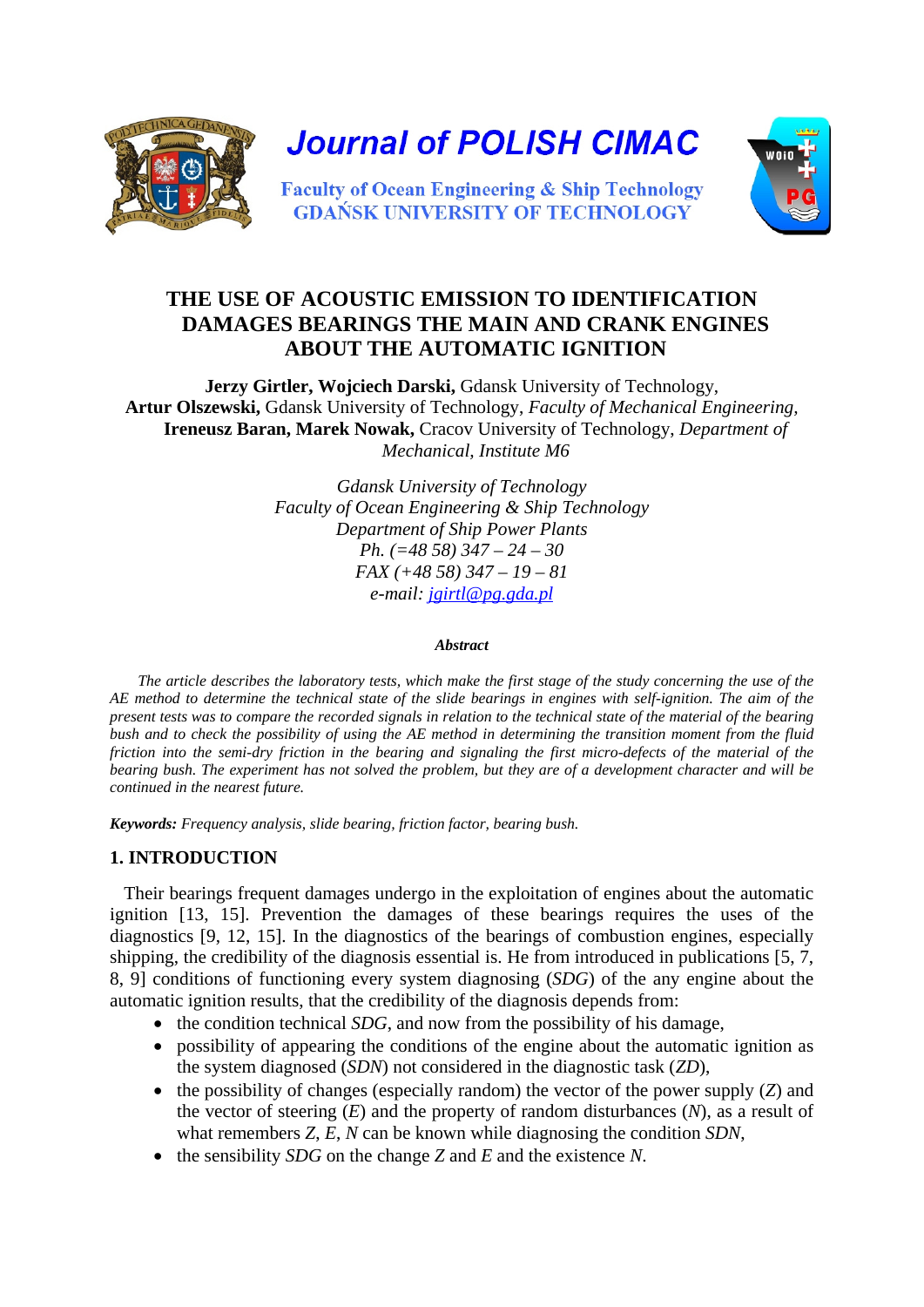The credibility of the diagnosis about the state has the technical or energetistic engines about the ignition automatic principal influence on the undertaking rational decisions, and the same on the efficient working of this kind of engines who the assurance makes possible of the desirable course of the process them the exploitation. This results from this that the diagnosis makes up the basic component of any working, not only exploatational, but also projects (in this constructional), technological etc.  $[6, 7]$ . The study of the credible diagnosis marks unambiguous identifying the condition of the given engine of the combustion system diagnosed (SDN), and the same recognition potential his property. Because of this, that the guilds SDN are changing random, so the identification of the condition of this system is only approximate which means that diagnosis about this will stand up he is credible, but in the definite degree.

You should now, as the attribute of the diagnosis, estimate this degree of credibility and aim to enlargement of her value near this [3, 4, 8]. The selection of diagnostic parameters is one of the possibilities of enlarging the diagnosis about the condition of these engines to credibility about the possibly largest diagnostic usefulness. You should doubtless seek such parameters among parameters acoustic vibration and the parameters of the acoustic emission. He marks these parameters as the carriers of information about the technical condition of combustion engines, in the comparison with different diagnostic parameters, about many larger informative capacity and the speed of passing on the information about this state. Preliminary investigations showed that the acoustic emission was however more useful, because he discloses the changes of the condition of the structure of the materials of which the elements of remembered engines are made. This results from this that the acoustic emission (EA) is the result of appearing the springy wave of generated by sudden liberation accumulation energy in the material of the elements of engines. They cause such liberation of energy, e.g.:

- micro slips setting on the border of grains being in micro domain about large tensions reaching the border of the plasticity of the given material,
- the movement of vacancies and dislocation, especially joining oneself and the moving the dislocation,
- formation of micro slots and their propagation in the materials of the elements of engines.

This last cause is the strong source generating EA particularly. He results from this that use in the diagnostics of engines about the automatic ignition of the acoustic emission as the diagnostic signal is necessary. In essential relationship with this become investigations aiming to identification and the opinion of the usefulness of the parameters of acoustic emission in the diagnostics of engines about the automatic ignition. This problem was undertaken in article this in the reference to the main and connecting-rods bearings of this kind of engines.

### **2. THE CONCEPTION OF THE INVESTIGATION USEFULNESS OF DIAGNOSTIC PARAMETERS EMISSION OF THE ACOUSTIC**

In the diagnostics top layer of elements bush of the bearings of sliding engines about the automatic ignition, he can be applied the method of analysis and the opinion of their technical state, in the result of the use of acoustic emission (AE) as diagnostic signal according to pattern introduced on fig. 1.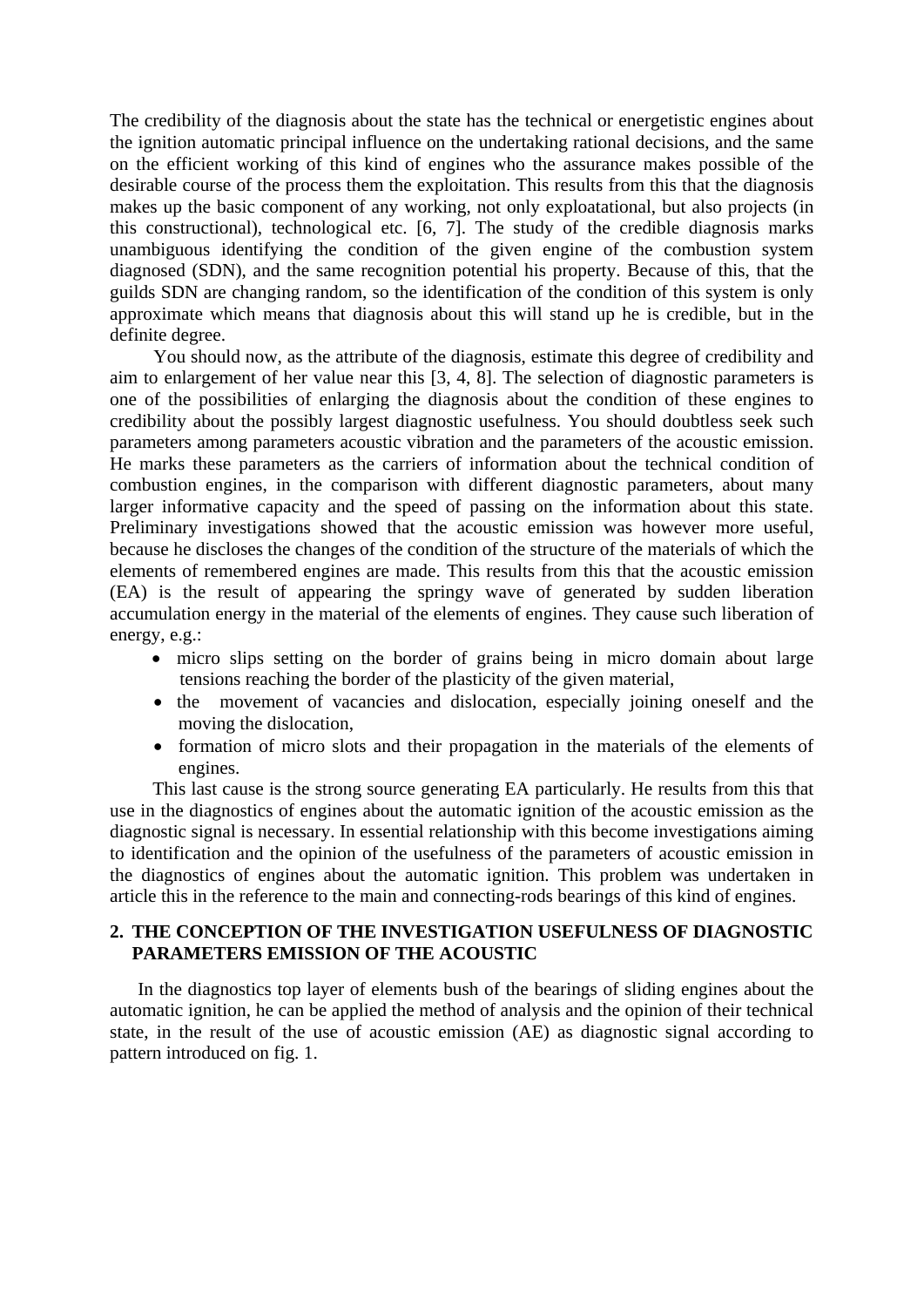

*Fig.1. The pattern of spreading springy waves in the solid body [16]* 

Method this consists in the registration of the course of springy waves (rys.1), being the effect of the liberation of internal springy energy accumulations in material and suitable statistical processing the measured values of the parameters of these waves [1, 2, 10, 15, 17].

The acoustic emission (AE) comes into being in the bearings of combustion engines both in the result of existence micro processes (micro cracks, slides on borders, the movement of vacancies and dislocation) how and in as a result of macro phenomenon (macro cracks, considerable slackness), the connected with the superficial and volumetric waste elements (bearing bush and shaft neck) of these bearings.

The advantage of the method of AE in the use to the diagnostics this first of all the possibility of the registration of signals low energy - consuming coming into being beyond the transducer, what he first of all allows to detect the infringement of the cohesion of the layers of top materials, from which the elements of the bearings of combustion engines are made.

The possibility the registration parameters AE generates by he depends sliding bearings remembered engines on tenderness, resolution and the capacity of the measuring apparatus. You should also have this on the attention that the method of EA requires the not only suitable apparatus, but and applications can process and analyses the huge quantity of data got during the registration of signals [2, 14]. The temporary difference of the attainment of the signal from the source AE to individual sensors makes possible situating this source. In the analysis AE as the change of amplitude and energy in the course among individual sensors the diagnostic signal essential is [10, 15].

They infringement of the cohesion of the top layer of the elements of bearings in the scale micro are detected on long before extensive infringement of this cohesion (damage, in this destruction). Should affirm near this, that deforms (deforming) and they are the cracking the material be sure basic sources AE, but also the processes of corrosion, erosion, frictions and different, causing waste (both superficial as and volumetric) they the elements of sliding bearings also give the perceptible and characteristic growth of this kind of signals [1, 11, 15].

The comparison of recorded signals AE was the aim of the investigations whose results are put in this article dependent on the condition of the technical bearing alloy and proof the method AE of to usefulness to:

- the qualification of the moment he in the bearing crosses in the mixed friction in whose smooth friction,
- disclosing the (signaling) of appearing first micro of the damages of the materials of the elements of the bearing.

The position whose pattern was introduced on fig. 2 was applied to the achievement of remembered investigative aims. Position this made possible [14]:

- the change of the value of the rotary speed,
- measurement and the registration of the value of the moment of appearing the mixed friction in the bearing,
- the measurement of the temperature of bearing studied and lubricate oil,
- the obtainment of the repeatability led tests through the use of automatic steering and the acquisition of results,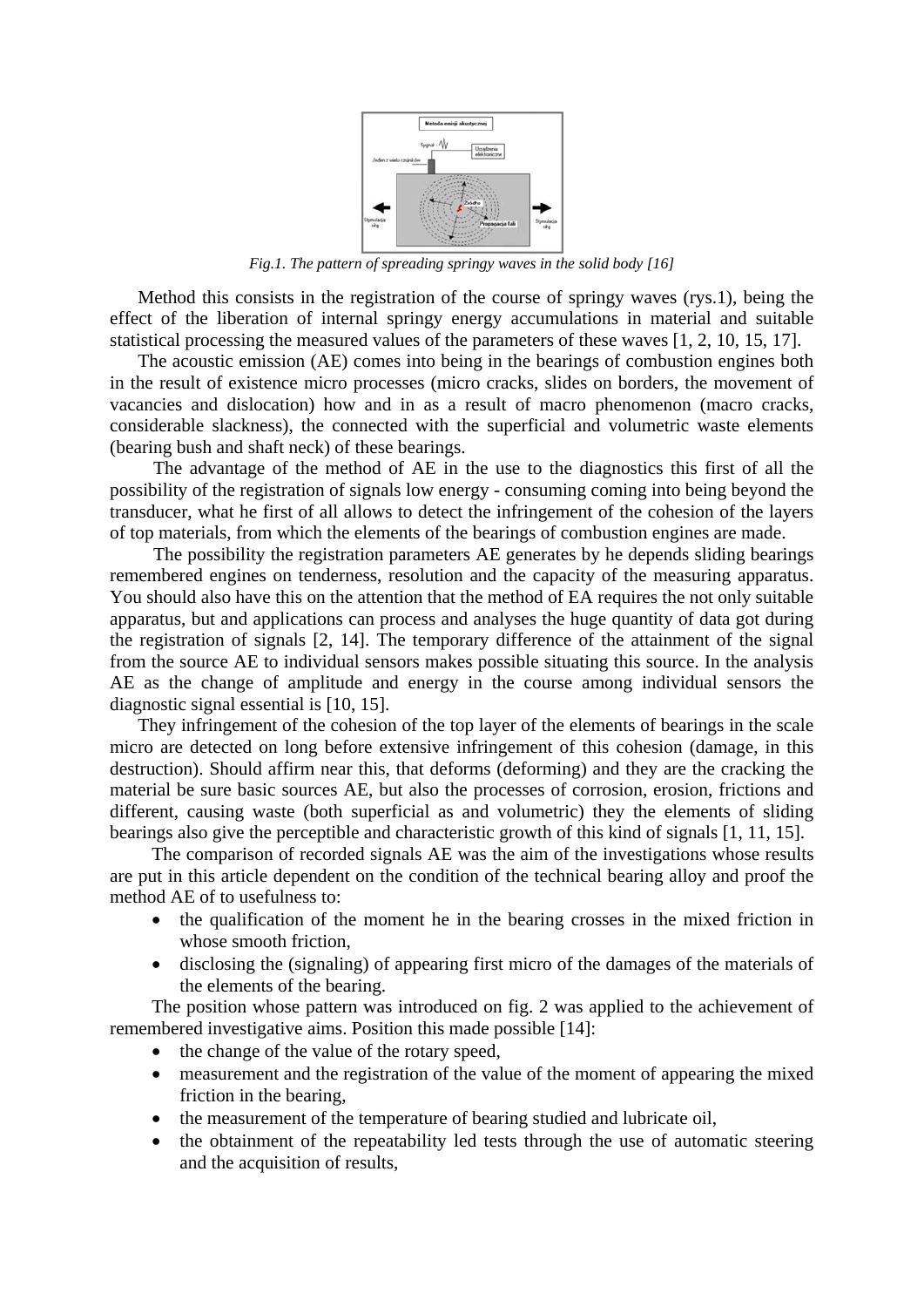the change of the value of the burden transverse strength according to the plan of the experiment.



*Fig. 2 The investigative position - PG2-1Ł the suitable parameters of smearing the bearing studied the position were equipped [14]* 

In the aim of the assurance in independent external current arrangement of smearing with possibility of heating up oil (fig. 3). The ultra thermostat of the type U15C was applied in the arrangement about the capacity 15 l and power 1.75 kW [14, 15]. Heated up to the set temperature oil was pressed to the bearing studied the decentralizing pump plunged in the reservoir ultra thermostat. Oil this flowed down to the reservoir gravitations. Contact thermometer installed in the arrangement of power supply heaters assured the maintenance set value of the temperature of oil.



*Fig. 3 The view of the external arrangement of smearing the bearing studied [14]* 

The investigations AE were led with the use of the system Vallen AMSY-5 (the firm Vallen - Systeme GmbH), and various types of sensors AE (table 1), assuring the registration of signals in the wide strand frequencies [1, 14]. The system Vallen made possible the registration of parameters AE (the moment of appearing the mixed friction, rotary speed, strength burdening bearing, the temperature of oil) simultaneously and the correlation of registered values of remembered parameters. Such sensors AE were applied in investigations how: PAC, PAC + wave-guide, VS 30-V, VS 75-V, VS 150-RIC, VS 150-RIC + wave-guide, VS 375-RIC, SE 45-H. These sensors were fixed on the measuring head of the investigative position and the side surfaces of hydrostatical bearings.

The measurement of the acoustic background was first stage of investigations and the disturbances of generated by the work devices on the investigative position. The schedule of the strands of the frequency of signals registered during these investigations was introduced on fig. 4.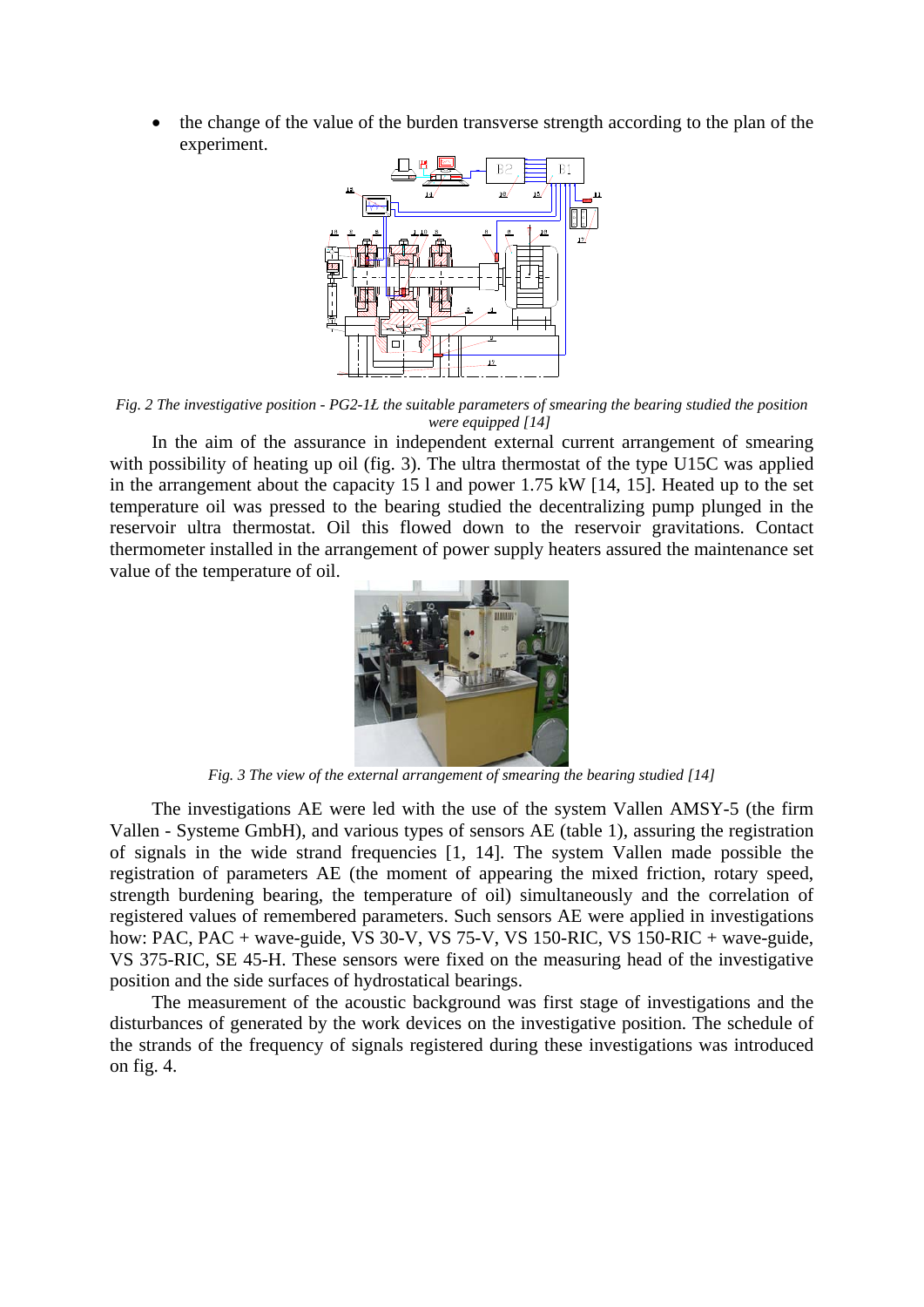

*Fig. 4 The schedule of the strands of the frequency of signals registered for broad – gauge sensors: a) the range 100 – 300 kHz, b) the range 20-850 kHz [14]* 

The conducted frequencies analysis of registered signals AE allowed to the qualification the main strands of disturbances and choice of the frequency of filters the *high pass* and *the low* pass to next measurements in the aim of elimination of disturbances coming from the work of the position of investigative and inside and outside the laboratory [14].

The results of the investigations of bearings with the new pans of the type MB10 (twoply, overflow 212 -CuPb22Sn) and MB35 (four layers, overflow 331- PbSn10Cu2), with use of the filters of the frequency, near the received conditions of the burden and the rotary speed becomes them left, according to next tests, put in the table 1. The solid rotary speed of the rampart was accepted as exit sizes 1700 rot. /min. the faces and two sizes of the burden of the transverse bearing -1 kN and 2 kN. The settled parameters of acquisition for these conditions of the work of the new bearing made up later the base for the comparison in remaining tests.

In the aim of the comparison of signals AE recorded near the investigation of the new bearing with signals coming from the bearing with simulated damage, measurements of three sliding bearings of the type MB10 were conducted [1, 14]:

- the new bearing bush,
- bearing with openings simulating the local damages of the material bearings bush e.g.: superficial crack or the plucked out particles of the bearing alloy causing disorders of the flow of oil smearing (fig.5),
- the bearing with cut longitudinal and district grooves, simulating the damage of the surface bearings bush in result of transfusion of strange bodies among pan and suppository (fig. 6 and 7).

On the fig.5 was introduced the fatigues damage of the bearing alloy (a) and simulated damage (b). On the fig.6 was introduced in the turn the damage of the surface of the bearing in the result of the transfusion of strange bodies among pan and suppository, and on fig. 7 executed simulated damage similarly as on fig. 5.



*Fig. 5 View bush with the fatigues damages of the bearing alloy: a) the propagation of the cracks of hard basis and crumbling up the particles of the bearing alloy, b) simulated damages in the figure 6-ciu the openings about the diameter*  $\varnothing$  *= 4 mm, what 15<sup>0</sup> [14]*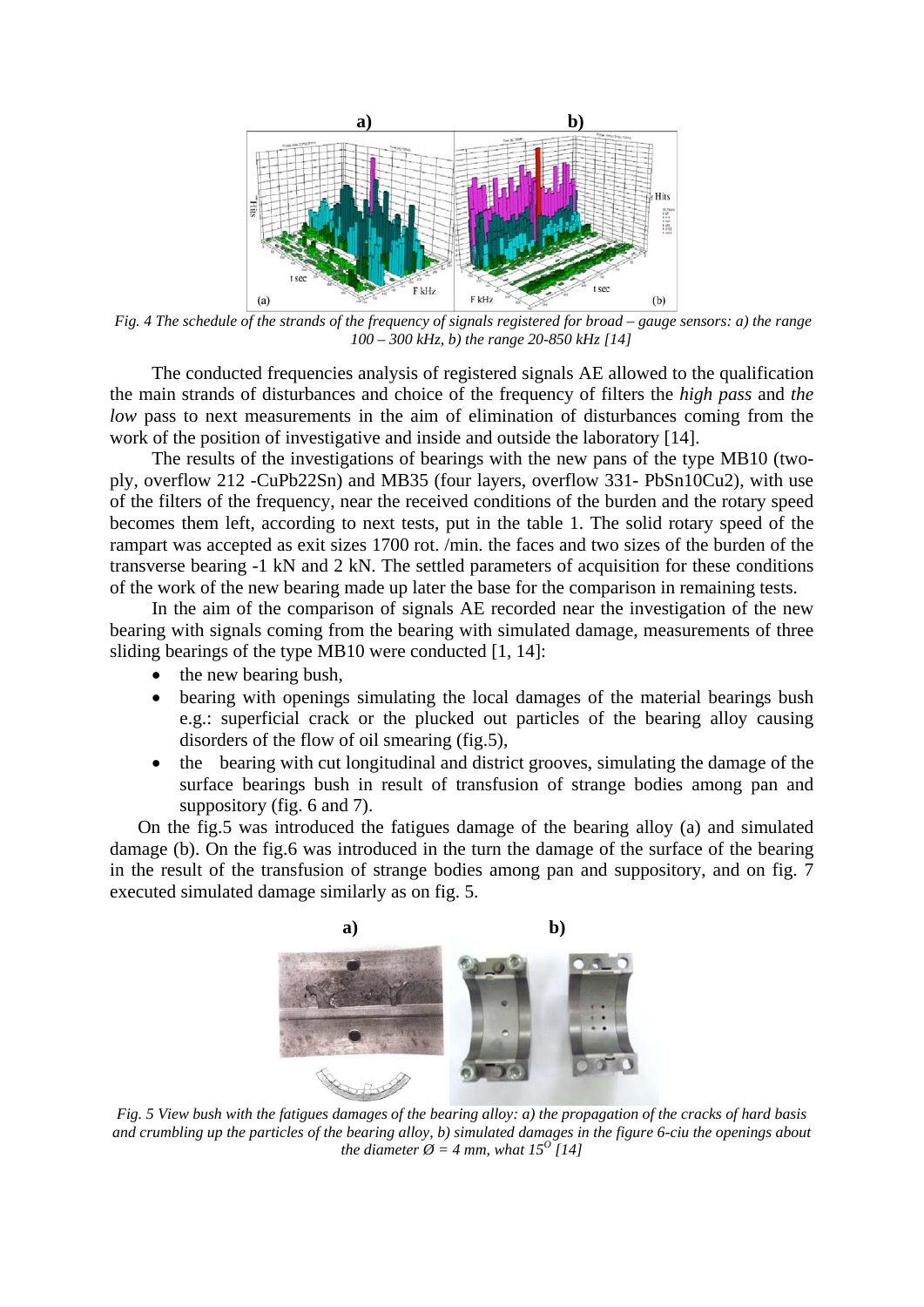

*Fig. 6 The pattern of the damages of the sliding surface bearings caused through strange bodies: (a) pumps through grains and the rifling of the sliding surface, (b) polishing shaft neck through grains fixed in the sliding layer [14]* 



*Fig. 7 The view realization of the damages of the surface bearings which can come into being in the result of the transfusion after them of strange bodies [14]* 

The reports were established in investigations between damages bearings bush of the bearings bush of sliding engines about the automatic ignition, introduced on fig.  $5 \div 7$ , and the measures parameters of the acoustic emission (AE).

### **3. THE RESULTS OF MEASUREMENTS PARAMETERS EMISSION OF ACOUSTIC**

During investigations were recorded:

- the counting the events (hits) the basic parameter of the activity of the source AE,
- quantity exceeds of the level of discrimination (counts),
- $\bullet$  the value of the energy of the signal,
- the amplitude of signals,
- RMS the average square intensity of the signals of the continuous emission parameter to defining the value of the continuous emission below the threshold of detect ability,
- the burden,
- the moment of the rise of the mixed friction,
- the rotary speed,
- the temperature of bearing and lubricate oil.

Exchanged parameters AE were used to monitoring the technical condition of sliding bearings [11, 15, 16].

Results of registration of value RMS for new bearing and bearings with simulated damages (fig. 5, 6, 7) were introduced on fig. 8, 9 and 10.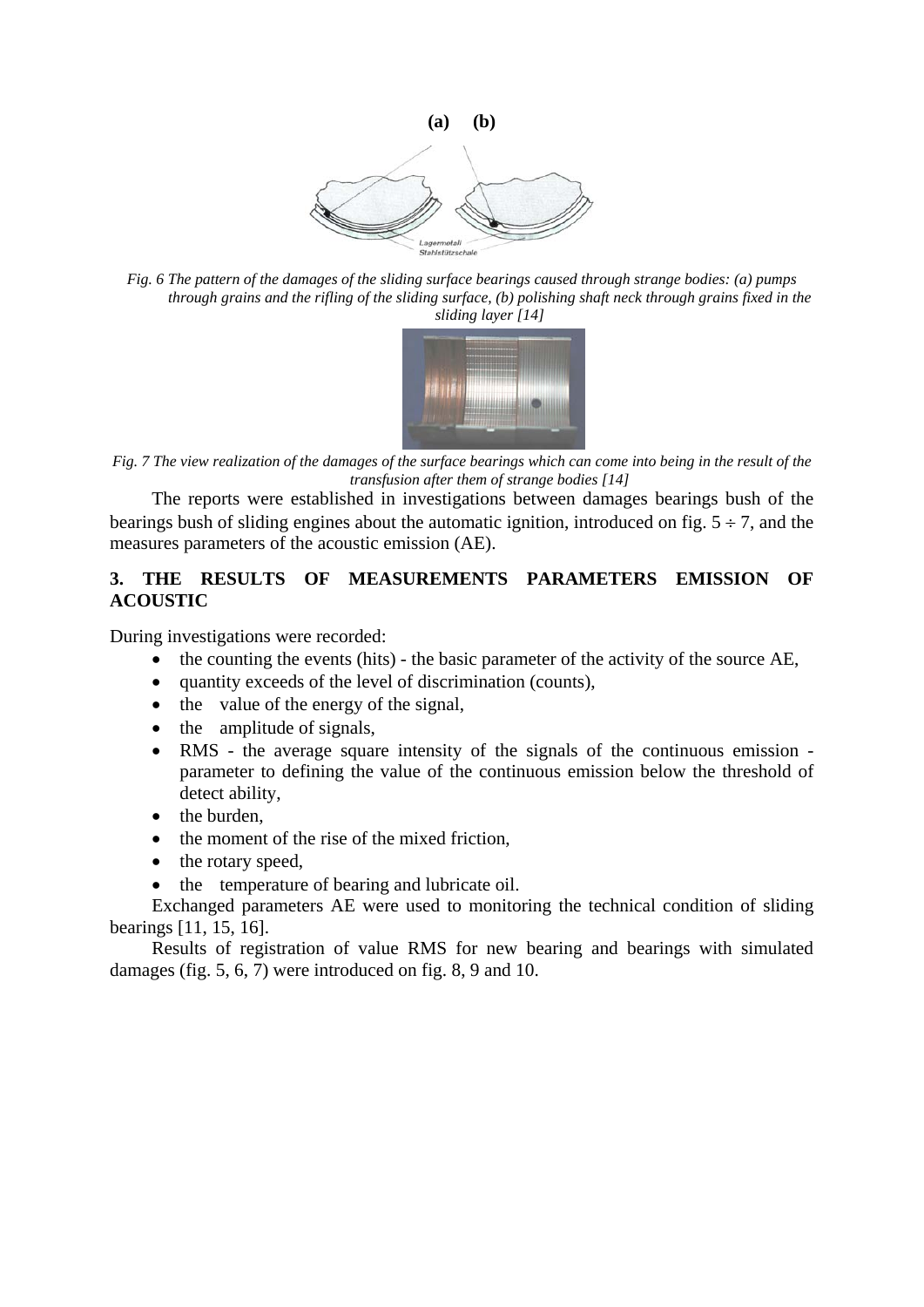

*Fig. 8 RMS for the various compartments of the filters of the frequency - the sliding bearing new [14]* 

The stability of the value (fig.8) steps out for RMS about the high frequency (orange line). You can see the growth of the value RMS AE in all channels for the except of the frequency *low* from the analysis of the data generally low\* and *high*\*. The value of measurements puts in the table 1 got in channels from low, the central (medium) and high the frequency answering state (generic) the damages of the bearing was introduced on fig. 9 and 10.

| Condition of<br>the bearing | Low<br>$\mu$ V | $Low*$<br>$\mu V$ | Medium<br>$\lceil \mu V \rceil$ | High<br>$\mu V$ | High*<br>$\mu$ V |
|-----------------------------|----------------|-------------------|---------------------------------|-----------------|------------------|
| <b>New</b>                  | 10             |                   | 40                              |                 | ^<br>، سه        |
| Holes                       | ∼              |                   |                                 | $\sim$<br>∼     | $\sim$<br>رے     |
| Grooves                     | 34             |                   | 105                             |                 | 4.               |

*Tab.1. RMS in the function of time for the various strands of the frequency [14]* 



*Fig. 9 RMS for the various compartments of the filters of the frequency - the damage of the type of the fatigues bearing alloy [14]*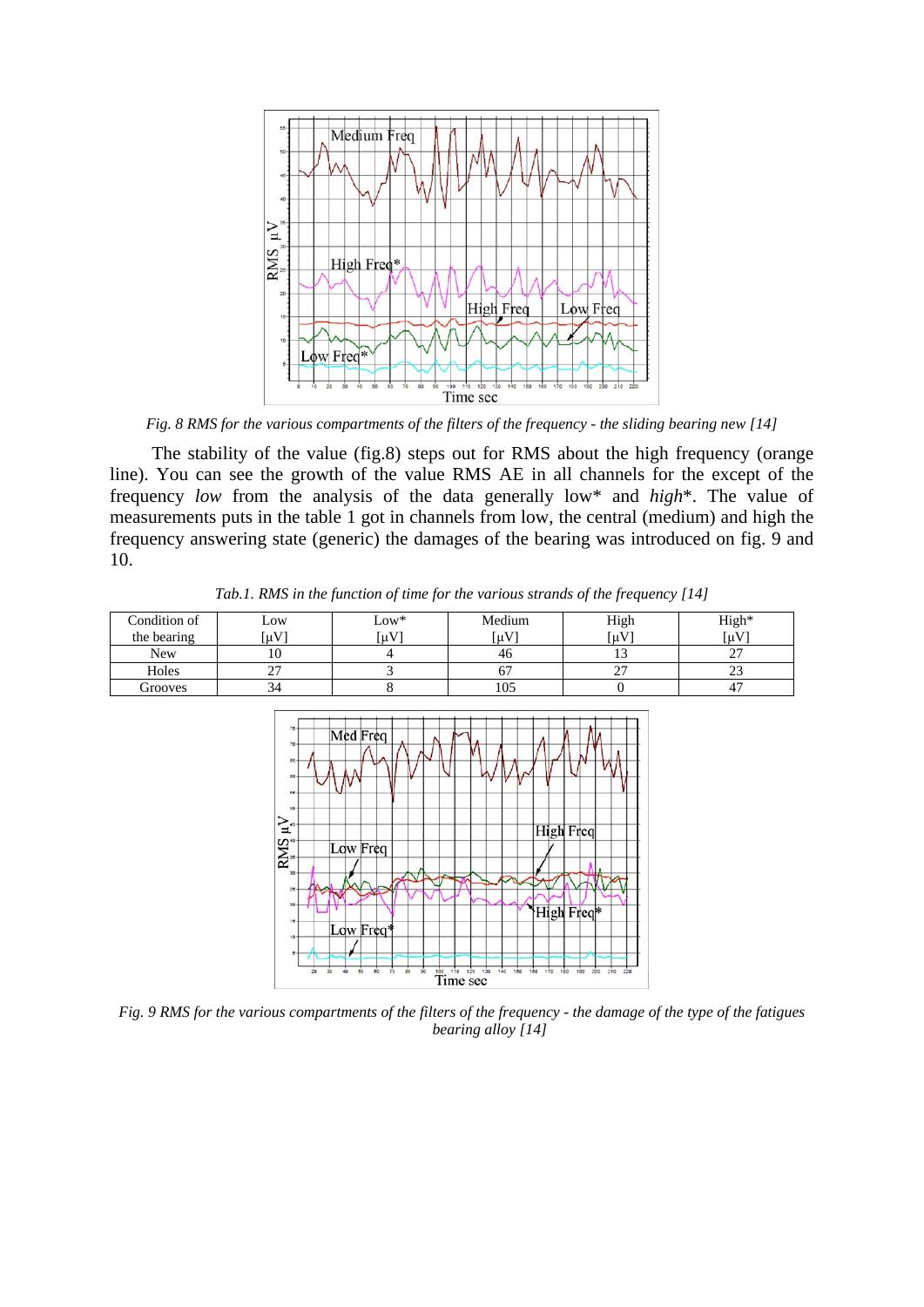

*Fig. 10 RMS for the various compartments of the filters of the frequency - damage in the figure furrows of the bearing alloy [14] was introduced* 

On the fig.11 was introduced the activity of the emission for new bearing and bearing simulating wrench of the particles of the alloy near these alone parameters of the acquisition, near the use of resonance sensors VS75-V and VS150-RIC and frequency filters on measuring channels.



*Fig. 11 The parameters AE the activity of the acoustic emission in dependence from the time for the bearing: a) new, b) with opening simulating wrench of the particles of the alloy were recorded [14]* 

After the serial changes of the rotary speed during the work of the bearing near the solid settled rotary speed 1700 rot./min. the faces and settled burden 2 kN. The example of the single temporary range signals AE were recorded in which, was introduced on fig. 12.



*Fig. 12 The example single loading cycle of bearing with the marked range of the time of the registration of signals AE subjected the more far analysis [14] was introduced*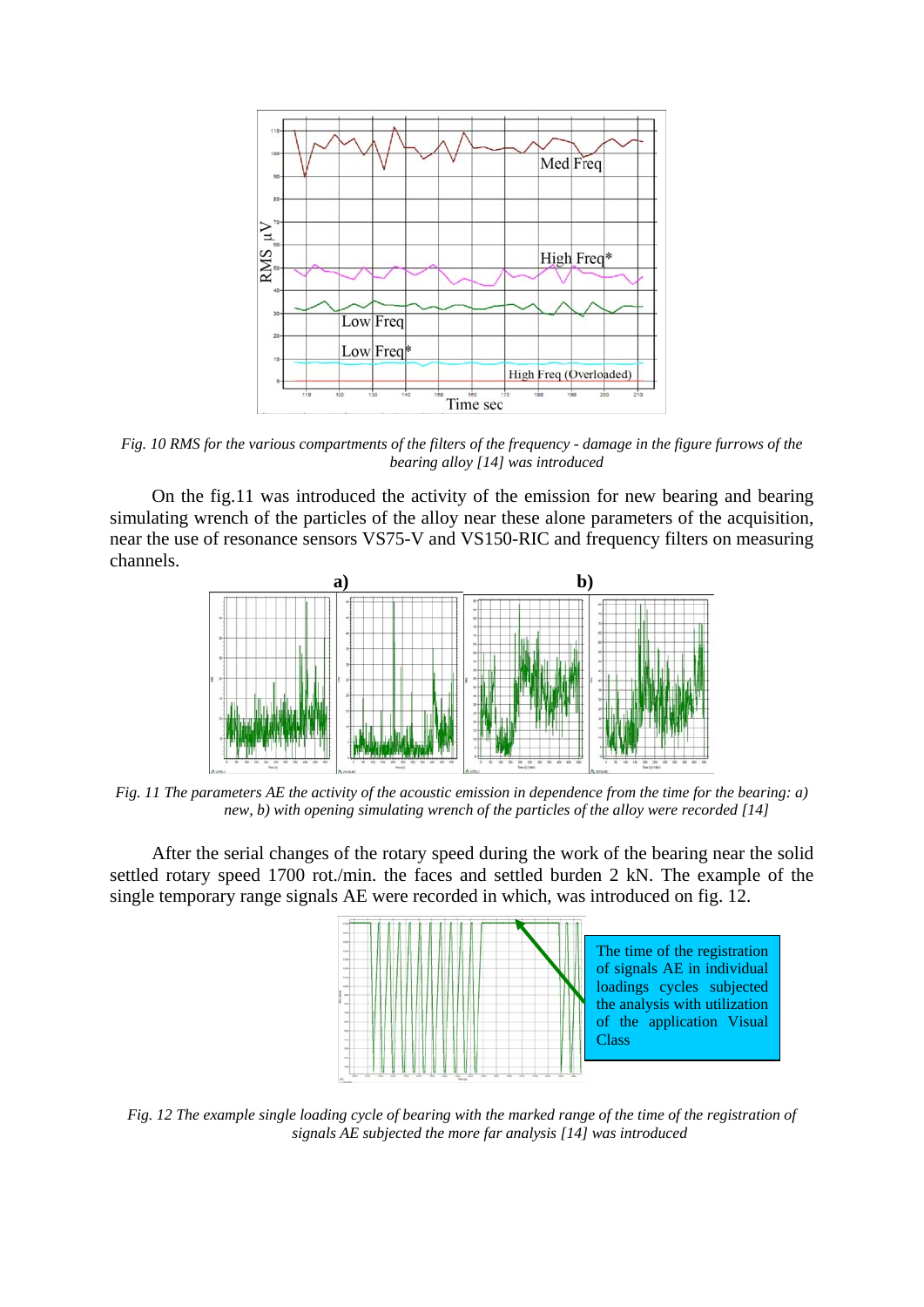On the fig. 13 the sum of registered signals during the work settled. The visible change of the activity of recorded signals on the sensor VS150-RIC, she signaled the change in the work of the bearing. First traces were the cause of the sudden growth of the activity AE (hits) the waste oneself the bearing layer of the bearing.



*Fig. 13 The results of investigations: a) - the sum of registered events (hits) in the time of the settled work of the bearing, b) - the sum of the schedule of events (hits) in the strands of the frequency [14]* 

For the example on fig. 14 the condition of the surface of the sliding layer of pans after investigations was introduced



*Fig. 14 The view split bearing bushings of the type MB10 and MB35 after investigations visible first traces the waste of the sliding layer [14]* 

The measurement AE was one of the essential aims of investigations while the disappearance of smooth friction and passage in the mixed friction, that is in the moment of the appearing first contact micro roughness shaft neck from the micro roughness of the pans of the bearing. The methodology of investigations enabling decrease of the coefficient of the friction was worked out in this aim as much as to appearing the contact metallic shaft neck with pans. The value of the rotary speed was reduced during the test near the behaviors of the solid value of pressures gradually. Reducing the value of the rotary speed results in decrease of the thickness of the oil film, what he leads fall of moment of friction generated in bearing (fig. 15, 16) in the consequence. The moreover decrease of the rotary speed results in appearing the contact metallic shaft neck from bearing bush. He appears then the mixed friction, which causes enlargement the value of the moment of the friction in the bearing. The minimum value of the moment of the take measurements friction in the bearing studied answers the moment in which first contact turning shaft neck appears from motionless bearing bush bearing bush and cutting first tops of unevenness in the face of this exactly. The value of this moment grows since this moment.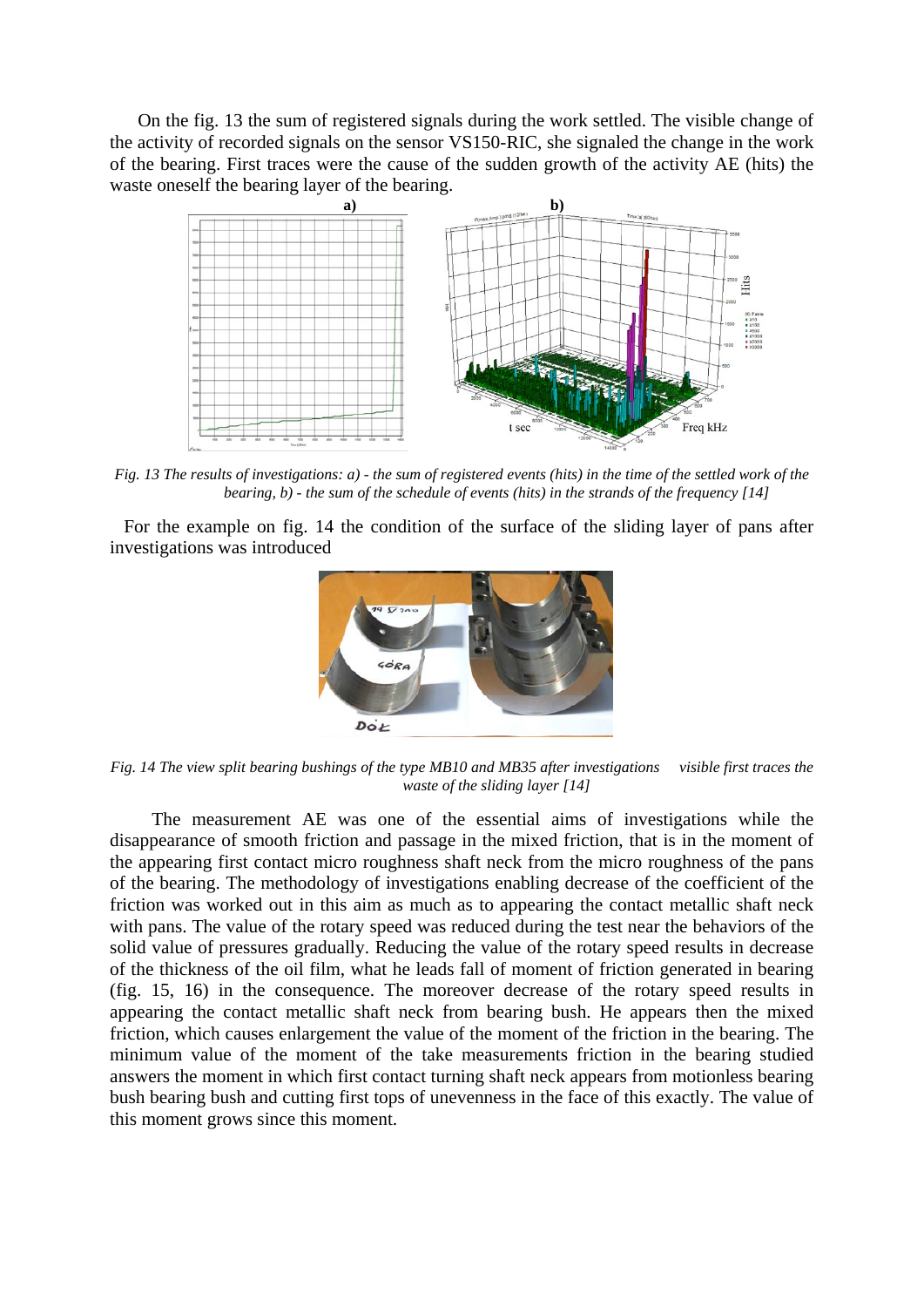

*Fig. 15 Result of test in the conditions of the interruption of the smooth friction. Solid nominal pressures [14]* 

After stopping shaft neck in the bearing the moment of the friction in the bearing bush. Together with from the growth the district speed *u* the hydrokinetic pressure begins gradually to appear raise the suppository and reducing the number of cut uneven nesses. The coefficient of the friction  $\mu$  achieving the minimum value in the moment of the achievement of the smooth friction he undergoes the decrease. More far enlarging the rotary speed results in enlargement of the speed of the flow of oil in the crack and enlarging the coefficient of the friction.



*Fig. 16 The graphs*  $\mu = f_{\mu}(t)$  *and*  $\mu = f_{\mu}(t)$  *and the dealt out areas of the coefficient frictions observed during the movement [13]: µ the coefficient of the static friction, u - the speed district shaft neck of the bearing* 

Analyzing the shape of the course of the value of the coefficient of the friction  $\mu$  one can distinguish four characteristic areas as the function of the time (fig.17):

- the area I, II and III in which the growth of the value of the coefficient of friction in the consequence of the worsening conditions of smearing as a result of diminishing the rotary speed follows as much as to the stop of the suppository of the bearing
- area IV, in which in the consequence of the starting and the fall of the value of the coefficient of the friction called out the improvement of the conditions of smearing gradual enlarging the rotary speed follows.

The coefficient of the friction begins his value to grow up together with the growth of the speed rotary shaft neck after the crossing the minimum value. The dependence of the coefficient of the friction represents the profile of the sliding bearing from value forced (rotary speed, nominal pressures) and the stickiness of lubricate oil. Recorded in this time activity AE introduced on rys.17, she signaled getting smaller the coefficient of the friction through the atrophy of the activity of signals AE. Meanwhile the increase coefficient of the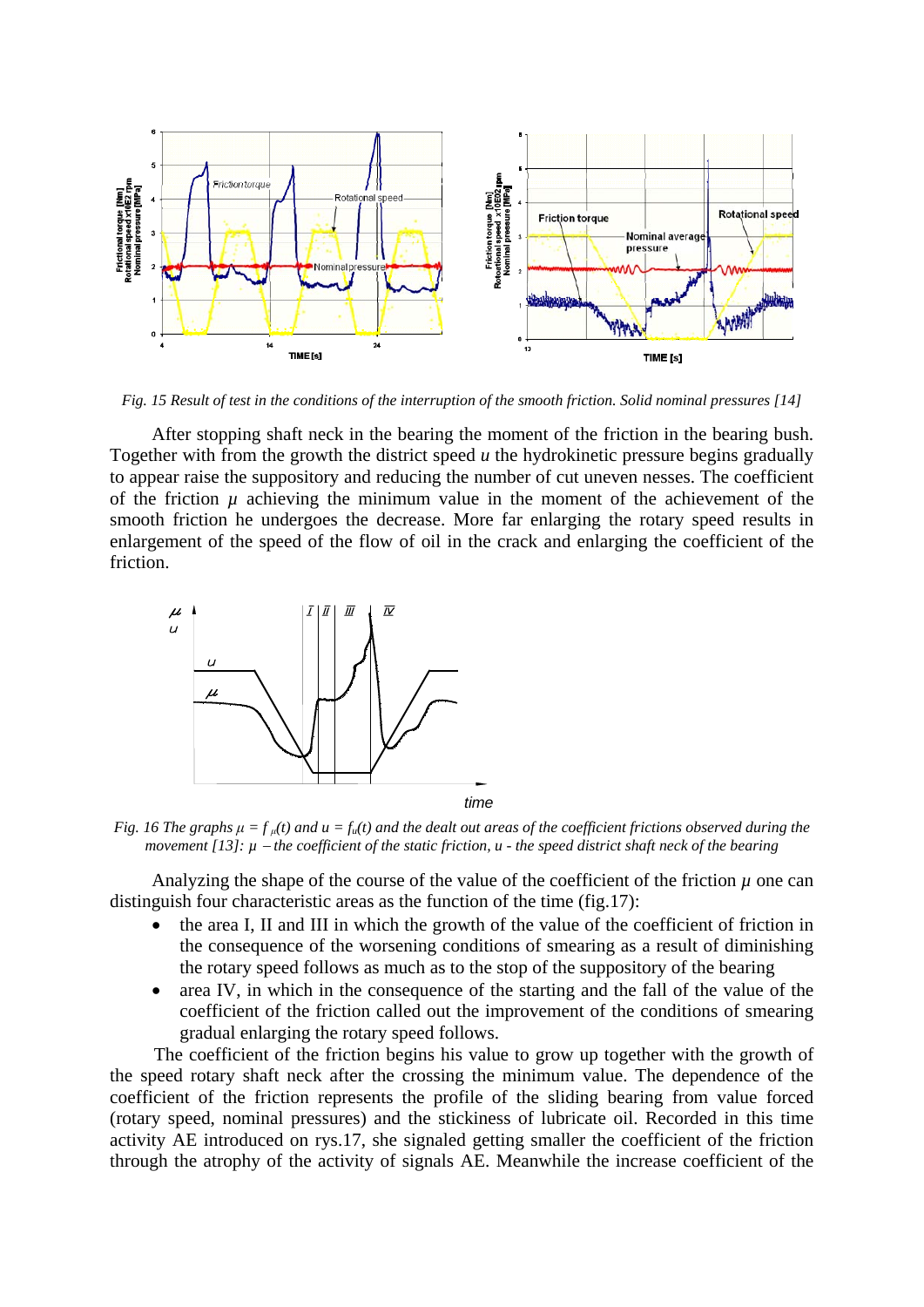friction between the surface shaft neck and pans, the sudden growth of the value of the parameters of signals AE accompanied.



*Fig. 17 Turns and the moment of the friction and the activity of signals AE during the change of the kind of the friction in the bearing [1]* 

On fig.18 the course of parameters as: were introduced additionally the course of the changes of the activity AE - the quantity of events (hits) for the various strands of the frequency. The value of the rotary speed of the rampart is even to null, when the friction achieves the largest value. The activity AE was not recorded in the period, until the rotary speed of the rampart did not reach the value  $\sim$  700 rot./min. faces (fig. 18b).



*Fig. 18 The change of parameters and activity AE as: a) - the moment of the friction (from the left side) and RPM (from right), b) - RPM (from the left side) and the quantity of events (hits) (from right), during the change of the kind of the friction in the bearing [1]* 

For the classic hydrokinetic bearing transverse, dependence this illustrates the graph Hersey'a. Example graph such was introduced on fig.19.

Three areas distinguish themselves on graph this:

- the area I of the smooth friction, area laid on the right from the minimum value of the coefficient of the friction *nas* appointed by  $\lambda a$ . Area this answers range full smearing of hydrokinetic, in which surfaces sliding shaft neck and bearings bush are separated the comparatively fat layer of grease. Accident from pressures in this layer balances the burden external bearings,
- the area II on trick from the minimum of the friction ( $\eta e$   $\eta$ as;  $\lambda a$ ) he answers the range mixed friction. The value of the coefficient of the friction together with the diminishing value of the number Hersey'a  $\lambda$  grows in the result of the growing of the friction border part in area this and the diminishing part of the smooth friction in the bearing,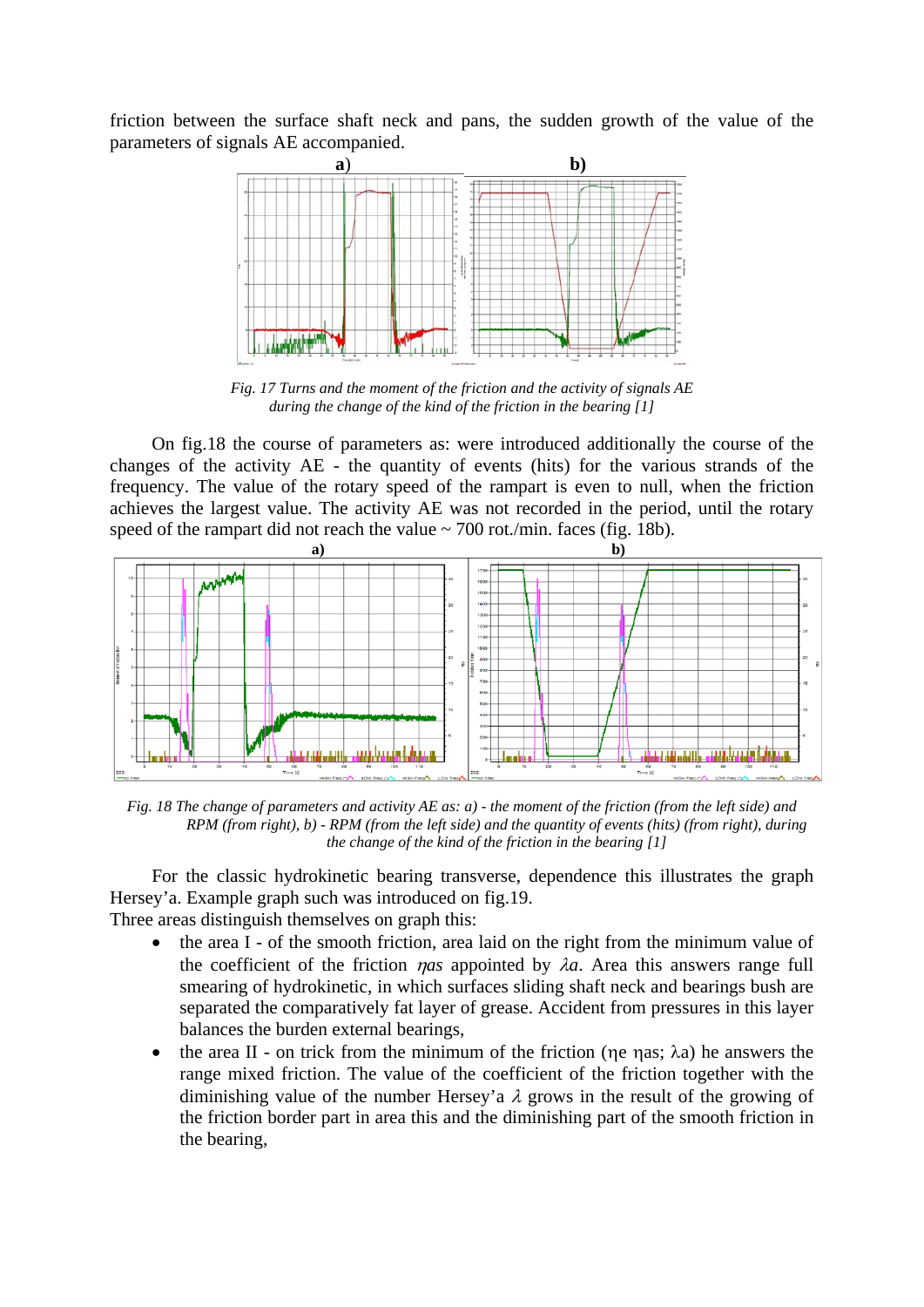

*Fig.19 The graph Hersey'a [13]* 

 $\bullet$  the area III – he answers the range border friction, placed on graphs Stribecka-Hersey'a, he is in experimental investigations very difficult to the achievement. Such state to appear can in the bearing, in the whole area of the friction the very thin lubricate film would have to step out about the thickness of line a dozen or so to tens molecules of grease

#### **ATTENTIONS AND CONCLUSIONS**

From conducted research. The qualification of disturbances necessary is during the work of the tested combustion engine in more far investigations. Introduced examples from investigations illustrate that the use of the acoustic emission (AE) possible is to the qualification of the technical condition (damage) of sliding bearings. The tenderness of the method AE allows to record in the conditions of laboratory signals AE testifying about the passage from the smooth friction in mixed.

The study should be the next stage of investigations and the construction of the classifiers with utilization of the application Visual Class, being based on the spacious library of measuring data got during executed investigations on the investigative position of the type PG2-1Ł. The classifiers will make possible the identification the signals AE come from damages near the analysis of the phantom of signals AE, received during the investigations of the engine about the automatic ignition in laboratory conditions.

He was notified at the Office Patent Polish Republics in the result of conducted investigations, by the authors of the article, invention pt. *Way and position to construction of the classifiers to the identification of the accident condition of bearings, especially engines about automatic ignition near the use of the acoustic emission as the diagnostic signal*.

#### **REFERENCES**

- 1. Baran I., Nowak M., Darski W.: *Application of acoustic emission in monitoring of failure in slide bearings*. Proceedings of the International Conference on Acoustic Emission. Advances in Acoustic Emission – 2007. The Sixth International Conference on Acoustic Emission ICAE-6, Nevada. U S A, October, pp.155-160.
- 2. Gill J.D., Rauben R.L., Scaife M., Bron E.R., Steel J.A.: *Detection of Diesel Engine Faults using Acoustic Emission*., Proc. 2 Conference. Planned Maintenances, Reliability and Quality, 2-3 April, Oxford 1998, pp. 57-61.
- 3. Girtler J.: *Statistic and probabilistic measures of diagnosis likelihood on the state of selfignition combustion engines*, Journal of Polish CIMAC. Vol. 2, No 2(2007), pp.57-63.
- 4. Girtler J.: Probability measures of likelihood of diagnosis of the technical state of main combustion engines of sea-going ships. Journal of KONES. Vol. 16, No 2(2009), pp.125- 132.